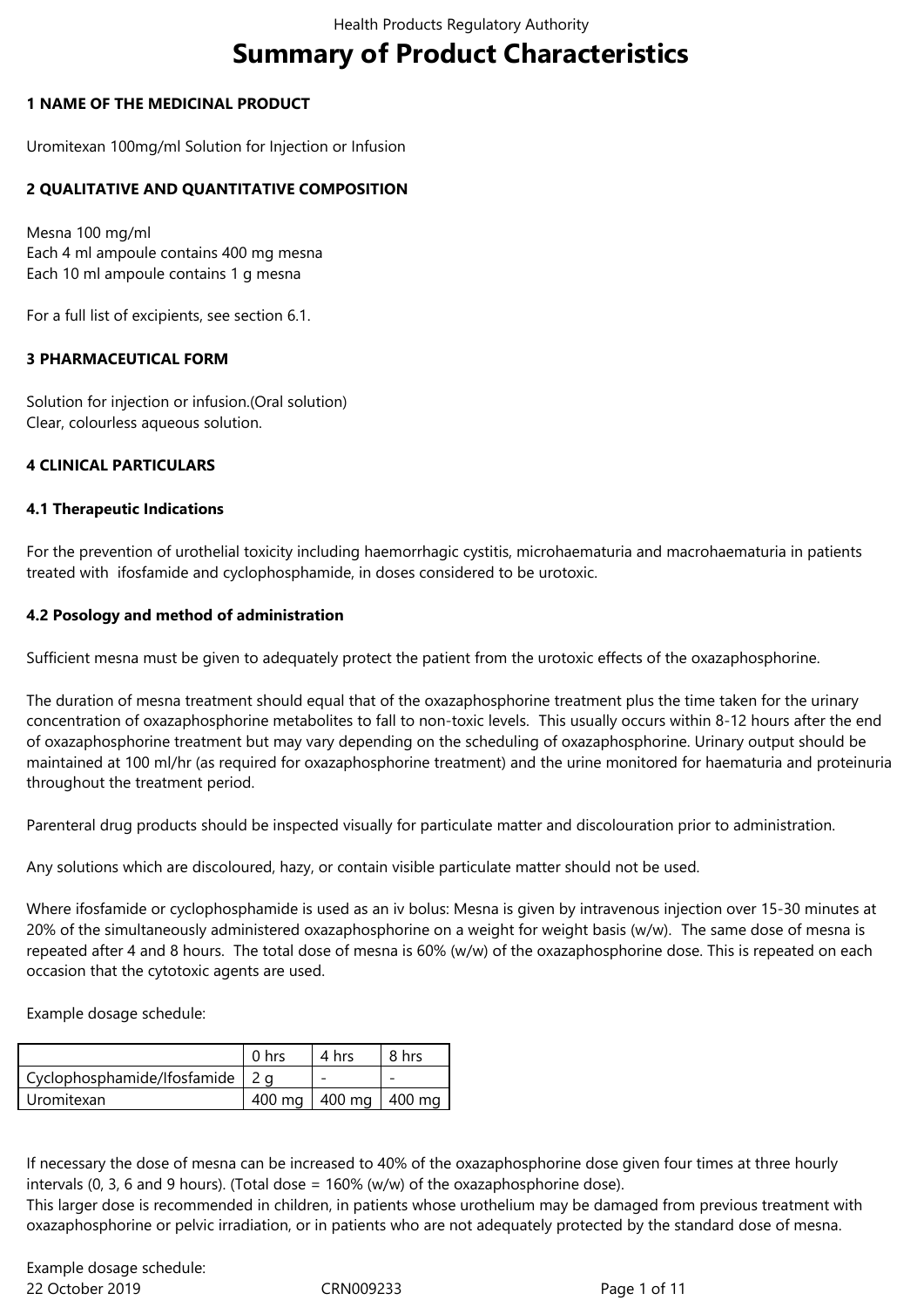|                             | 0 <sub>hrs</sub> | 3 hrs | 6 hrs                             | 9 hrs |
|-----------------------------|------------------|-------|-----------------------------------|-------|
| Cyclophosphamide/Ifosfamide |                  |       |                                   |       |
| l Uromitexan                |                  |       | 800 mg   800 mg   800 mg   800 mg |       |

*Where cyclophosphamide is used orally:* The same dose regimen of mesna applies as though cyclophosphamide were used as an i.v. bolus.

*Where ifosfamide is used as a 24-hour infusion:* Mesna can be used as a concurrent infusion. An initial 20% (w/w) of the total ifosfamide dose is given as an i.v. bolus, then an infusion of 100% (w/w) of the ifosfamide over 24 hours, followed by a further 12-hour infusion of 60% (w/w) of the ifosfamide dose. Total mesna dose = 180% of the ifosfamide dose.

#### Example dosage schedule:

|            | 0 hrs                             | $0-24$ hrs         | 24 hrs           | 28 hrs |            | 32 hrs |            | 36 hrs |            |  |
|------------|-----------------------------------|--------------------|------------------|--------|------------|--------|------------|--------|------------|--|
| Ifosfamide | $\overline{\phantom{0}}$          | 5 $q/m^2$ infusion |                  |        |            |        |            |        |            |  |
| Uromitexan | $1$ g/m <sup>2</sup> iv $\vert$ . | 5 $q/m^2$ infusion | $3q/m2$ infusion |        |            |        |            |        |            |  |
|            |                                   |                    |                  |        | $q/m^2$ iv |        | $q/m^2$ iv |        | $q/m^2$ iv |  |
|            |                                   |                    |                  |        |            |        |            |        |            |  |

*Where ifosfamide is used as a long-term infusion:* An initial 20% (w/w) of the first 24 hours ifosfamide dose is given as an i.v. bolus as the ifosfamide infusion starts. Then each 24 hour infusion of ifosfamide is given with a concurrent 24 hour infusion (100% w/w) of mesna. A 12 hour infusion of mesna (60% (w/w) of the final 24 hour dose of ifosfamide) should be commenced as the ifosfamide-mesna infusion finishes.

#### Example dosage schedule:

|            | Day 1                    |                    | Day 2 |          |          | Day 3 |                          | Day 4                    |                          |         |
|------------|--------------------------|--------------------|-------|----------|----------|-------|--------------------------|--------------------------|--------------------------|---------|
|            | 0 hrs                    | $0 - 24$           |       | $0 - 24$ | $0 - 24$ |       |                          |                          |                          | 12      |
|            |                          | hrs                |       | hrs      | hrs      |       | 24 hrs                   | 4 hrs                    | 8 hrs                    | hrs     |
|            |                          | 2 g/m <sup>2</sup> |       | 2 $g/m2$ | 2 $g/m2$ |       |                          |                          |                          |         |
| Ifosfamide | $\overline{\phantom{a}}$ | infusion           |       | infusion | infusion |       | $\overline{\phantom{a}}$ | $\overline{\phantom{a}}$ | $\overline{\phantom{a}}$ |         |
|            | 0.4 g/m <sup>2</sup>     | 2 g/m <sup>2</sup> |       | 2 $g/m2$ | 2 $g/m2$ |       |                          |                          |                          |         |
| Uromitexan | iv                       | infusion           |       | infusion | infusion |       | 1.2 $g/m^2$ infusion     |                          |                          |         |
|            |                          |                    |       |          |          |       |                          | 0.4                      | 0.4                      | 0.4     |
|            |                          |                    |       |          |          |       |                          | $g/m^2$                  | g/m <sup>2</sup>         | $g/m^2$ |
|            |                          |                    |       |          |          |       |                          | iv                       | iv                       | iv      |
|            |                          |                    |       |          |          |       |                          |                          |                          |         |

The final 12-hour infusion of mesna, after long-term or 24 hour infusion of ifosfamide, may be replaced by boluses at 28, 32 and 36 hours, each of 20% (w/w) of the ifosfamide dose, or by oral mesna.

Mesna can be mixed in the same infusion bag as the ifosfamide.

*Oral use of mesna ampoules:* Mesna has been shown to be effective when taken orally. Compared with intravenous administration, overall availability of mesna in urine after oral administration is approximately 50%; the onset of urinary excretion is delayed by up to 2 hours and is more prolonged than following intravenous dosing.

With the exception of continuous long-term infusions of oxazaphosphorines with mesna, intravenously administered mesna may be replaced by oral administration of mesna. The dosage should be 40% w/w of the dosage of the oxazaphosphorines. The contents of the ampoule should be added to a flavoured soft drink (e.g. orange juice, cola). This mixture is stable when refrigerated in a sealed container for 24 hours.

For intermittent oxazaphosphorine therapy following an initial intravenous injection of mesna at a dose of 20% (w/w) of the oxazaphosphorine dose, oral mesna (40% w/w) should be administered at 2 hours and again at 6 hours after the initial intravenous dose. Alternatively, three oral doses of mesna may be administered, replacing the i.v. dose with an oral dose (40% w/w) 2 hours prior to administration of oxazaphosphorines.

Example dosage schedule:

22 October 2019 CRN009233 Page 2 of 11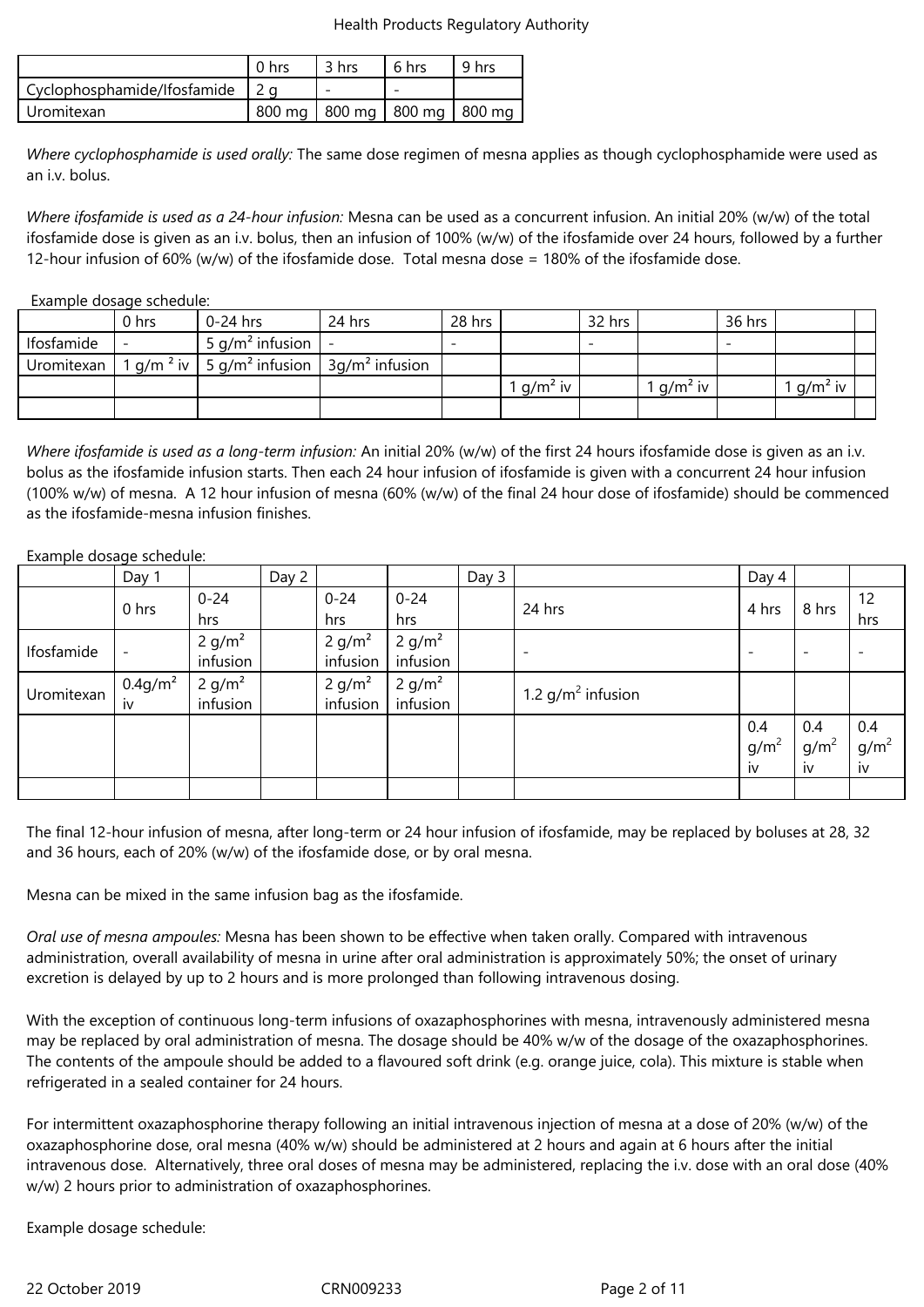|                             | $-2$ hrs               | 0 <sub>hrs</sub> | 2 hrs                             | 6 hrs |
|-----------------------------|------------------------|------------------|-----------------------------------|-------|
| Cyclophosphamide/Ifosfamide |                        | a iv             |                                   |       |
| Uromitexan                  | $400 \,\mathrm{mg}$ po |                  | 400 mg po 1400 mg po              |       |
|                             |                        |                  | 200 mg iv   400 mg po   400 mg po |       |

Where ifosfamide is used as a long-term continuous infusion with concomitant mesna, oral mesna may be taken as the infusion of ifosfamide and mesna finishes, then at 2 hours and 6 hours after the time at the finish of the infusion. All oral mesna doses should be 40% (w/w) of the final 24 hour ifosfamide dose.

Health Products Regulatory Authority

Example dosage schedule:

|            | 0 <sub>hrs</sub> | 0-24 hrs                                                                                 | 24 hrs | 26 hrs | 30 hrs                   |
|------------|------------------|------------------------------------------------------------------------------------------|--------|--------|--------------------------|
| Ifosfamide |                  | 5 g/m2 infusion $\vert$                                                                  |        |        | $\overline{\phantom{0}}$ |
|            |                  | Uromitexan   1 g/m <sup>2</sup> iv   5 g/m2 infusion   2 g/m2 po   2 g/m2 po   2 g/m2 po |        |        |                          |

Mesna is also available for oral administration as Uromitexan Tablets. For further information see the Summary of Product Characteristics for Uromitexan Tablets or contact Baxter Healthcare Ltd.

# Children

Safety and effectiveness of Mesna in paediatric patients (<16 years of age) have not been established in clinical studies performed by Baxter. However, the use of mesna in paediatric patients is referenced in the medical literature, see section 4.4.

Children generally micturate more frequently than adults and therefore it may be necessary to shorten the interval between doses and/or to increase the number of individual doses.

# Elderly

No specific information is available. Clinical trials have included patients over 65 and no adverse reactions specific to this age group have been reported.

# **4.3 Contraindications**

Known hypersensitivity to mesna or any of the excipients.

## **4.4 Special warnings and precautions for use**

**WARNINGS** 

## **Hypersensitivity**

Hypersensitivity reactions to mesna have been reported following administration of mesna as an uroprotectant. These include:

Various skin and subcutaneous tissue symptoms (see Section 4.8)

Cases of severe bullous and ulcerative skin and mucosal reactions were reported. Some reactions were considered to be consistent with Stevens-Johnson Syndrome, toxic epidermal necrolysis, or erythema exudativum multiforme.

In some cases, skin reactions were accompanied by one or more other symptoms, such as

- fever,
- cardiovascular symptoms (see Section 4.8)
- signs consistent with acute renal impairment,
- pulmonary symptoms (see Section 4.8)
- laboratory signs of disseminated intravascular coagulopathy (DIC)
- haematological abnormalities (see Section 4.8),
- increased liver enzymes,
- nausea, vomiting,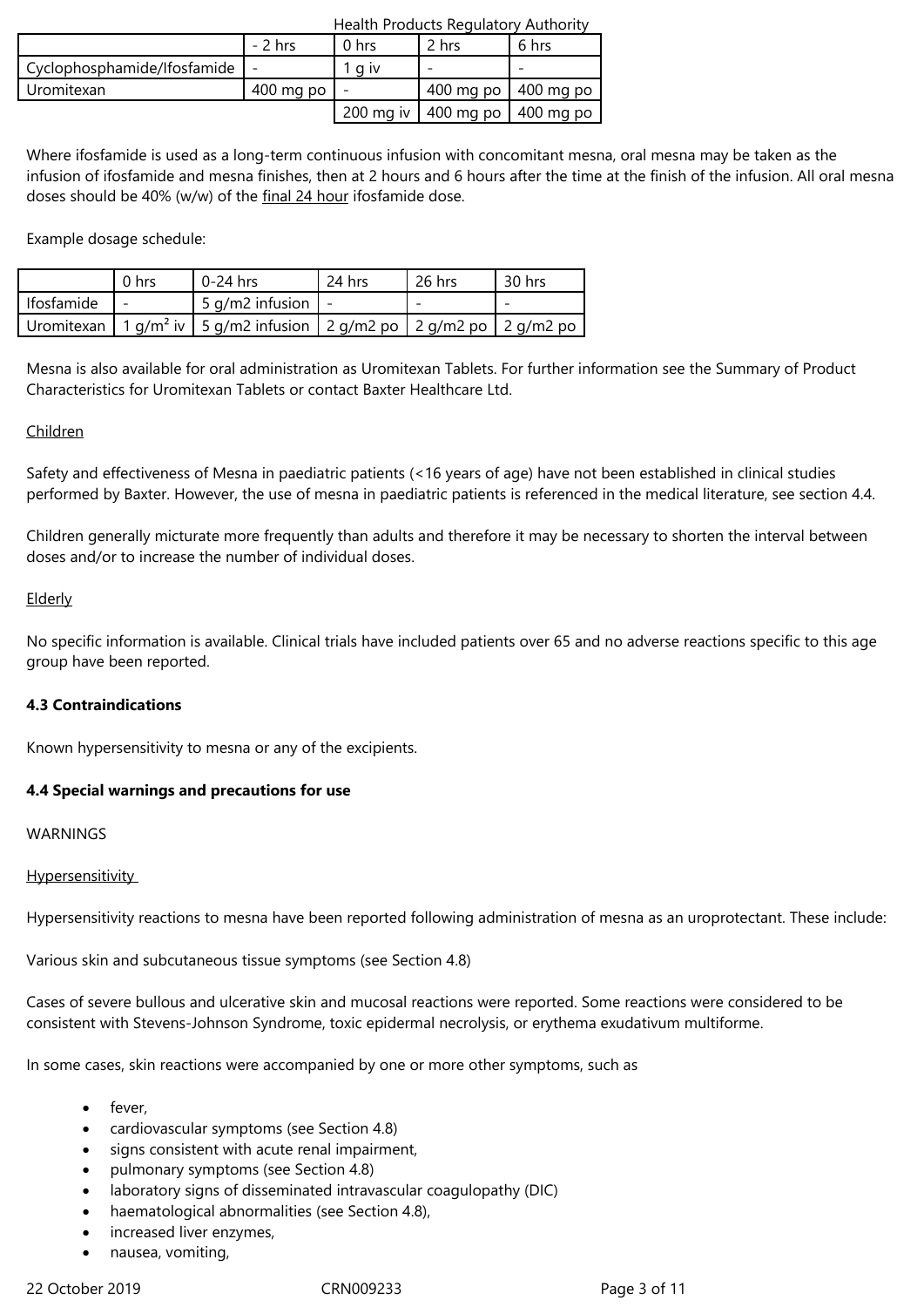- pain in the extremities, arthralgia, myalgia, malaise,
- stomatitis, and
- conjunctivitis.

Some reactions have presented as anaphylaxis.

Fever accompanied by, e.g., hypotension but no skin manifestations has also been reported. Severe as well as minor reactions were reported with the use of mesna in regimens to treat both severe systemic autoimmune disorders and malignancy.

In most cases, reactions occurred during or after a first treatment occasion or after several weeks of mesna exposure. In other cases, the initial reaction was observed only after several months of exposure.

In many cases, symptoms appeared on the day of exposure, with a tendency to shorter intervals following subsequent exposures.

In some patients, the occurrence and/or severity of reaction appeared to vary with the dose administered.

Recurrence of reactions, in some cases with increasing severity, has been reported with re-exposure. However, in some cases, a reaction did not recur with re-exposure.

Some patients with a history of a reaction have shown positive delayed-type skin test results. However, a negative delayed reaction does not exclude hypersensitivity to mesna. Positive immediate-type skin test reactions have occurred in patients regardless of previous mesna exposure or history of hypersensitivity reactions, and may be related to the concentration of the mesna solution used for testing.

## Prescribers should

-be aware of the potential for such reactions and that reactions may worsen with re-exposure and may in some cases be life-threatening,

-be aware that hypersensitivity reactions to mesna were interpreted to resemble the clinical picture of sepsis and, in patients with autoimmune disorders, resemble an exacerbation of the underlying disease.

#### Thiol Compounds:

Mesna is a thiol compound, i.e., a sulfhydryl (SH) group-containing organic compound. Thiol compounds show some similarities in their adverse reaction profile, including a potential to elicit severe skin reactions. Examples of drugs that are thiol compounds include amifostine, penicillamine, and captopril.

It is not clear whether patients who experienced an adverse reaction to such a drug are at increased risk for any reactions, or similar reactions, to another thiol compound. However, when considering subsequent use of another thiol compound in such patients, the possibility of an increased risk should be taken into account.

#### PRECAUTIONS

Mesna does not prevent haemorrhagic cystitis in all patients. Patients should be monitored accordingly.

Sufficient urinary output should be maintained, as required for oxazaphosphorine treatment.

#### Sodium content

Mesna solution for injection contains approximately 59 mg of sodium per 400 mg mesna.

# Lab test interferences

Mesna treatment may cause false positive reactions in nitroprusside sodium-based urine tests (including dipstick tests) for ketone bodies. The addition of glacial acetic acid can be used to differentiate between a false positive result (cherry-red colour that fades) and a true positive result (red-violet colour that intensifies).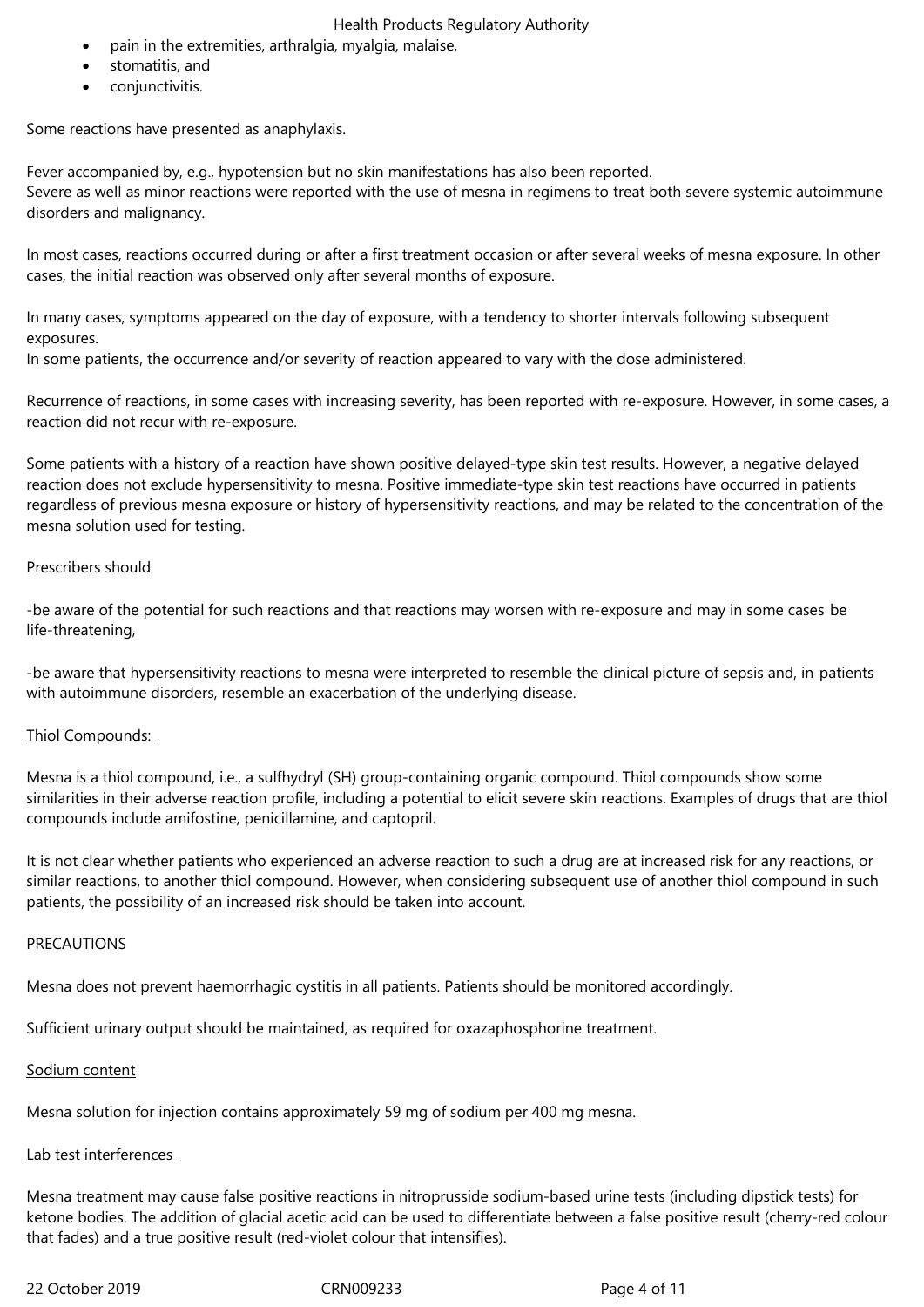Mesna treatment may cause false positive reactions in Tillman's reagent-based urine screening tests for ascorbic acid.

In pharmacokinetics studies in healthy volunteers, serum creatine phosphokinase (CPK) values were lower in samples taken 24 hours after mesna dosing than in pre-dosing samples. While available data are insufficient to determine the cause of this phenomenon, it might be considered to represent a significant interference with thiol (e.g., N-acetylcysteine) dependent enzymatic CPK tests.

See also Section 4.8 for information on laboratory test abnormalities observed in pharmacokinetic studies.

## **Paediatric use**

Safety and effectiveness of Mesna in paediatric patients (<16 years of age) have not been established in clinical studies performed by Baxter. However, the use of mesna in paediatric patients is referenced in the medical literature.

## **4.5 Interaction with other medicinal products and other forms of interactions**

The systemic effects of oxazaphosphorines are not affected by mesna. In clinical trials it was shown that overdoses of mesna did not diminish the acute toxicity, subacute toxicity, leucocytic activity, and immunosuppressive efficacy of oxazaphosphorines. Animal studies with ifosfamide and cyclophosphamide on a variety of tumours have also demonstrated that mesna does not interfere with their antineoplastic activity.

Mesna also does not affect the antineoplastic efficacy of other cytostatics (e.g. adriamycin, BCNU, methotrexate, vincristine), nor the therapeutic effect of other drugs such as digitalis glucosides.

Food does not influence the absorption and urinary elimination of mesna.

## **4.6 Fertility, pregnancy and lactation**

There are no adequate data from the use of mesna in pregnant or lactating women.Physicians should carefully consider the potential risks and benefits for each specific patient before prescribing mesna.

Pregnancy and lactation are contraindications for cytostatic treatment, and consequently Uromitexan is not likely to be used under these circumstances.

Should an individual patient be undergoing oxazaphosphorine therapy during pregnancy then Uromitexan should be administered to this patient. Mothers should not breast-feed whilst being treated with these drugs.

Animal studies have shown no evidence of embryotoxic or teratogenic effects of mesna.

## **4.7 Effects on ability to drive and use machines**

Patients undergoing treatment with mesna may experience undesirable effects (including, e.g., syncope, light-headedness, lethargy/drowsiness, dizziness, and blurred vision) which could affect the ability to drive or use machines. The decision to drive or operate machinery should be made on an individual basis.

#### **4.8 Undesirable effects**

The most frequently occurring adverse reactions (> 10%) associated with use of mesna: headache, infusion site reactions, abdominal pain/colic, lightheadedness, lethargy/drowsiness, pyrexia, rash, diarrhoea, nausea, flushing, and influenza-like illness. The most severe adverse reactions associated with use of mesna are: toxic epidermal necrolysis, Stevens-Johnson syndrome, anaphylaxis, and drug rash with eosinophilia and systemic symptoms (DRESS).

Because mesna is used in combination with oxazaphosphorines or oxazaphosphorine-containing combination chemotherapy, it is often difficult to distinguish adverse reactions that may be due to mesna from those caused by concomitantly administered cytotoxic agents.

ADR frequency is based upon the following scale: Very common ( $\geq 1/10$ ); Common ( $\geq 1/100 - \leq 1/10$ ), Uncommon ( $\geq 1/1,000 -$ <1/100), Rare (≥1/10,000 - <1/1,000), Very rare (<1/10,000), Unknown (adverse reactions reported in the post-marketing experience)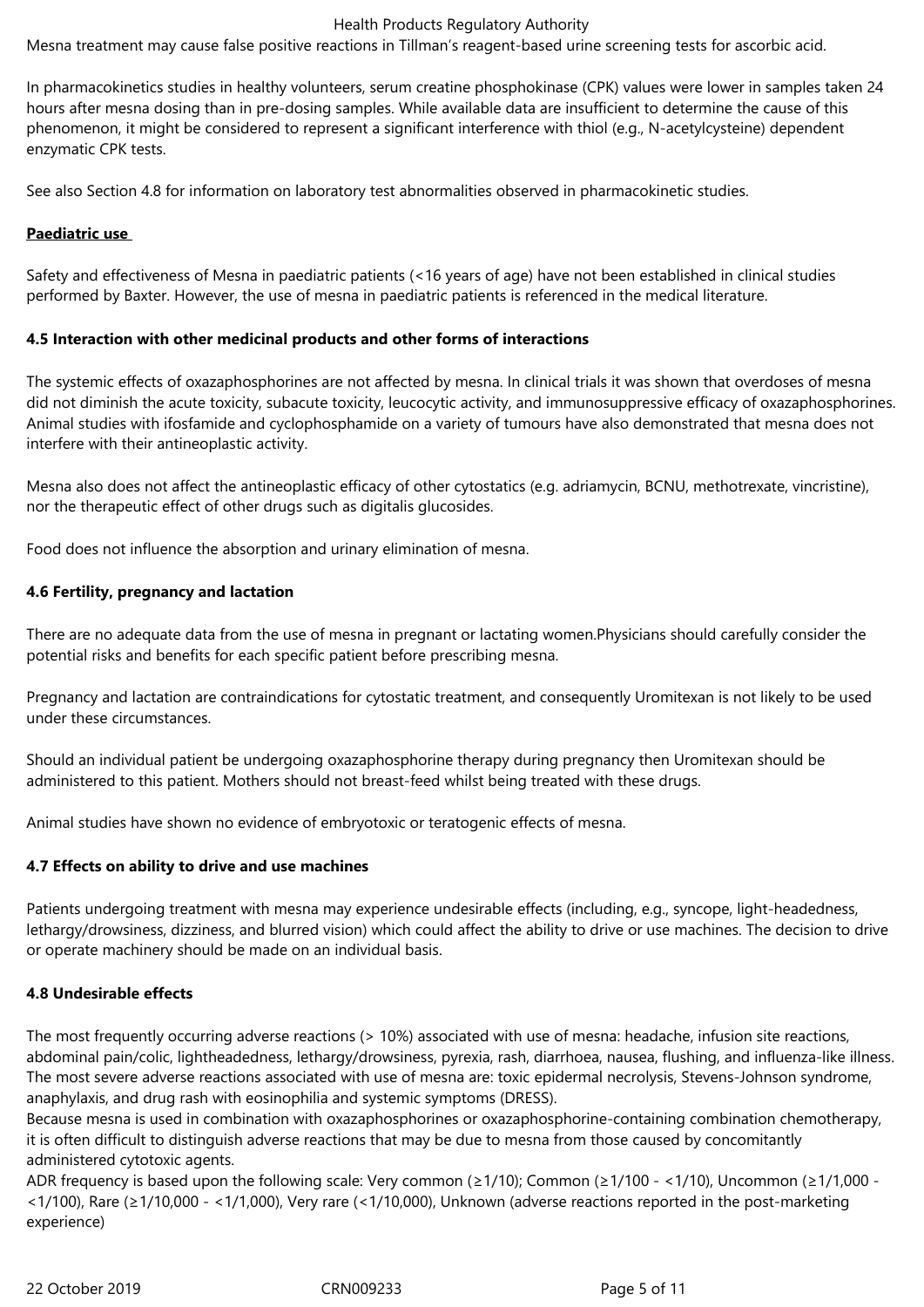| <b>Health Products Regulatory Authority</b> |  |
|---------------------------------------------|--|
|---------------------------------------------|--|

| System Organ Class (SOC)               | <b>Adverse Reaction</b>                 | Frequency                  |
|----------------------------------------|-----------------------------------------|----------------------------|
| BLOOD AND LYMPHATIC SYSTEM DISORDERS   | Lymphadenopathy                         | Common                     |
|                                        | Pancytopenia                            | Unknown                    |
|                                        | Leukopenia                              | Unknown                    |
|                                        | Lymphopenia                             | Unknown                    |
|                                        | Thrombocytopenia                        | Unknown                    |
|                                        | Eosinophilia                            | Unknown                    |
| <b>IMMUNE SYSTEM DISORDERS</b>         | Anaphylaxis                             | Unknown                    |
|                                        | Hypersensitivity                        | Unknown                    |
|                                        |                                         |                            |
|                                        |                                         |                            |
|                                        |                                         |                            |
|                                        |                                         |                            |
| METABOLISM AND NUTRITION DISORDERS     | Decreased appetite                      | Common                     |
|                                        | Feeling of dehydration                  | Common                     |
|                                        |                                         |                            |
|                                        |                                         |                            |
|                                        |                                         |                            |
|                                        |                                         |                            |
| PSYCHIATRIC DISORDERS                  | Insomnia                                | Common                     |
|                                        | Nightmare                               | Common                     |
|                                        |                                         |                            |
|                                        |                                         |                            |
|                                        |                                         |                            |
| NERVOUS SYSTEM DISORDERS               | Headache                                |                            |
|                                        |                                         | Very common                |
|                                        | Light-headedness                        | Very common<br>Very common |
|                                        | Lethargy/Drowsiness<br><b>Dizziness</b> | Common                     |
|                                        | Paresthesia                             | Common                     |
|                                        | Hyperesthesia                           | Common                     |
|                                        | Syncope                                 | Common                     |
|                                        | Hypoesthesia                            | Common                     |
|                                        | Disturbance in attention                | Common                     |
|                                        | Convulsion                              | Unknown                    |
| <b>EYE DISORDERS</b>                   | Conjunctivitis                          | Common                     |
|                                        | Photophobia                             | Common                     |
|                                        | Vision blurred                          | Common                     |
|                                        | Periorbital oedema                      | Unknown                    |
|                                        |                                         |                            |
| <b>CARDIAC DISORDERS</b>               | Palpitations                            | Common                     |
|                                        | Electrocardiogram abnormal              | Unknown<br>Unknown         |
|                                        | Tachycardia                             |                            |
| <b>VASCULAR DISORDERS</b>              | Flushing                                | Very common                |
|                                        | Hypotension                             | Unknown                    |
|                                        | Hypertension                            | Unknown                    |
| RESPIRATORY, THORACIC, AND MEDIASTINAL | Nasal congestion                        | Common                     |
| <b>DISORDERS</b>                       | Cough                                   | Common                     |
|                                        | Pleuritic pain                          | Common                     |
|                                        | Dry mouth                               | Common                     |
|                                        | Bronchospasm                            | Common                     |
|                                        | Dyspnea                                 | Common                     |
|                                        | Laryngeal discomfort                    | Common                     |
|                                        | Epistaxis                               | Common                     |
|                                        | Respiratory distress                    | Unknown                    |
|                                        | Hypoxia                                 | Unknown                    |
|                                        | Oxygen saturation decreased             | Unknown                    |
|                                        | Tachypnea                               | Unknown                    |
|                                        | Hemoptysis                              | Unknown                    |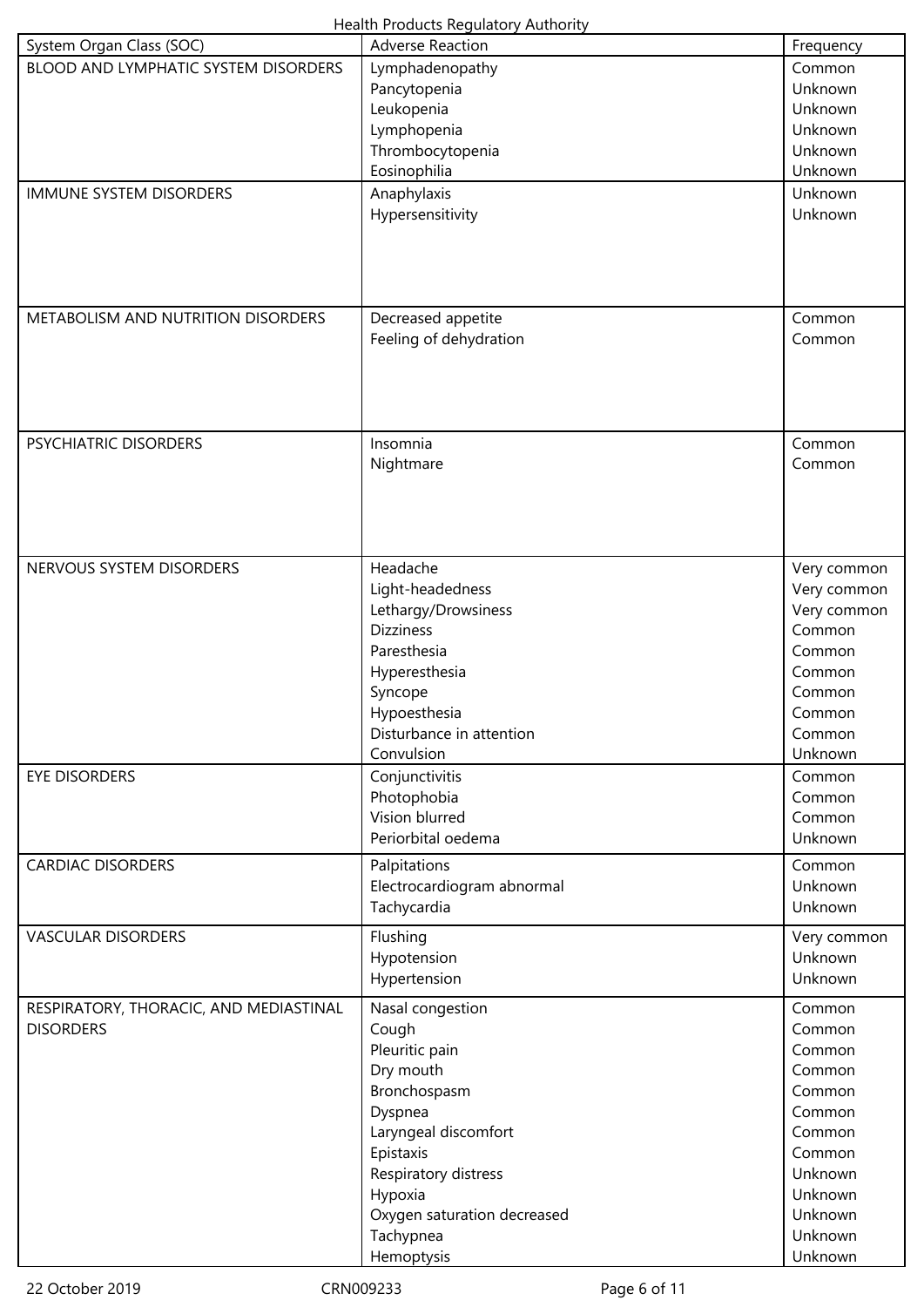| System Organ Class (SOC)               | <b>Adverse Reaction</b>                | Frequency   |
|----------------------------------------|----------------------------------------|-------------|
| <b>GASTROINTESTINAL DISORDERS</b>      | Abdominal pain/colic                   | Very common |
|                                        | Nausea                                 | Very common |
|                                        | Diarrhoea                              | Very common |
|                                        | Mucosal irritation <sup>1</sup>        | Common      |
|                                        | Flatulence                             | Common      |
|                                        | Vomiting                               | Common      |
|                                        | Burning pain (substernal / epigastric) | Common      |
|                                        | Constipation                           | Common      |
|                                        | Gingival bleeding                      | Common      |
|                                        | Stomatitis                             | Unknown     |
|                                        | <b>Bad taste</b>                       | Unknown     |
| <b>HEPATOBILIARY DISORDERS</b>         | Transaminases increased                | Common      |
|                                        | Hepatitis                              | Unknown     |
|                                        | Gamma-glutamyl transferase increased   | Unknown     |
|                                        | Blood alkaline phosphatase increased   | Unknown     |
| SKIN AND SUBCUTANEOUS TISSUE DISORDERS | Rash <sup>2</sup>                      | Very common |
|                                        | Pruritus                               | Common      |
|                                        | Hyperhidrosis                          | Common      |
|                                        | Toxic epidermal necrolysis             | Unknown     |
|                                        | Stevens-Johnson syndrome               | Unknown     |
|                                        | Erythema multiforme                    | Unknown     |
|                                        | Drug rash <sup>3</sup>                 | Unknown     |
|                                        | Ulcerations and/or bullae/blistering 4 | Unknown     |
|                                        | Angioedema                             | Unknown     |
|                                        | Fixed drug eruption                    | Unknown     |
|                                        | Photodistributed rash                  | Unknown     |
|                                        | Urticaria (localised or generalised)   | Unknown     |
|                                        | Burning sensation                      | Unknown     |
|                                        | Erythema                               | Unknown     |
| MUSCULOSKELETAL AND CONNECTIVE TISSUE  | Arthralgia                             | Common      |
| <b>DISORDERS</b>                       | Back pain                              | Common      |
|                                        | Myalgia                                | Common      |
|                                        | Pain in extremity                      | Common      |
|                                        | Pain in jaw                            | Common      |
|                                        |                                        |             |
|                                        |                                        |             |
|                                        |                                        |             |
|                                        |                                        |             |
|                                        |                                        |             |
|                                        |                                        |             |
|                                        |                                        |             |
|                                        |                                        |             |
|                                        |                                        |             |
| RENAL AND URINARY DISORDERS            | Dysuria                                | Common      |
|                                        | Acute renal failure                    | Unknown     |
|                                        |                                        |             |
|                                        |                                        |             |
|                                        |                                        |             |
|                                        |                                        |             |
|                                        |                                        |             |
|                                        |                                        |             |
|                                        |                                        |             |
|                                        |                                        |             |
|                                        |                                        |             |
|                                        |                                        |             |
|                                        |                                        |             |
|                                        |                                        |             |
|                                        |                                        |             |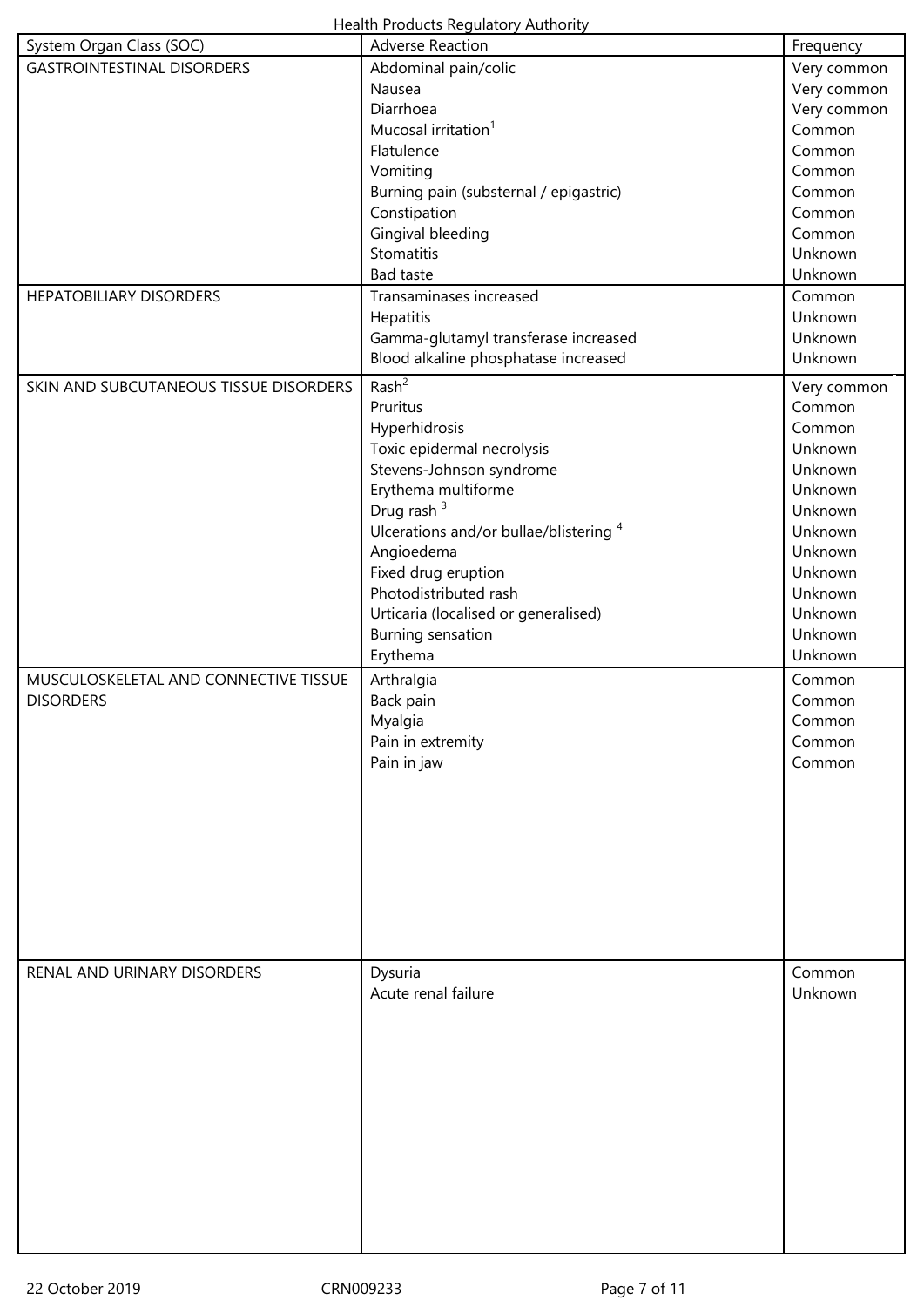| System Organ Class (SOC)             | <b>Adverse Reaction</b>                                    | Frequency   |
|--------------------------------------|------------------------------------------------------------|-------------|
| GENERAL DISORDERS AND ADMINISTRATIVE | Infusion site reactions                                    | Very common |
| <b>SITE CONDITIONS</b>               | - Infusion site pruritus                                   | Very common |
|                                      | - Infusion site rash                                       | Very common |
|                                      | - Infusion site pain                                       | Common      |
|                                      | - Infusion site erythema                                   | Common      |
|                                      | - Infusion site urticaria                                  | Common      |
|                                      | - Infusion site swelling                                   | Common      |
|                                      | Pyrexia                                                    | Very common |
|                                      | Influenza-like illness                                     | Very common |
|                                      | Rigors                                                     | Common      |
|                                      | Fatigue                                                    | Common      |
|                                      | Chest pain                                                 | Common      |
|                                      | Malaise                                                    | Common      |
|                                      | Face edema                                                 | Unknown     |
|                                      | Edema peripheral                                           | Unknown     |
|                                      | Asthenia                                                   | Unknown     |
|                                      | Infusion site reactions <sup>5</sup>                       | Unknown     |
| <b>INVESTIGATIONS</b>                | Laboratory signs of disseminated intravascular coagulation | Unknown     |
|                                      | Prothrombin time prolonged                                 |             |
|                                      | Activated partial thromboplastin time prolonged            | Unknown     |
|                                      |                                                            | Unknown     |
|                                      |                                                            |             |
|                                      |                                                            |             |
|                                      |                                                            |             |
|                                      |                                                            |             |
|                                      |                                                            |             |
|                                      |                                                            |             |
|                                      |                                                            |             |
|                                      |                                                            |             |
|                                      |                                                            |             |
|                                      |                                                            |             |
|                                      |                                                            |             |
|                                      |                                                            |             |

 $1$ Oral, rectal

<sup>2</sup>Including nonpruritic, pruritic,erythema/erythematous, eczematous, papular, and/or macular rashes.

 $3$  with eosinophilia and systemic symptoms.

<sup>4</sup> mucocutaneous, mucosal, oral, vulvovaginal, anorectal.

<sup>5</sup> thrombophlebitis, irritation

Time to onset and experience with re-exposure

Some subjects experienced their events on first exposure to mesna and others after the second or third exposure. In general, the complete spectrum of symptoms experienced by a subject developed over a period of several hours. Some subjects experienced no further reactions after their initial event while others experienced an exacerbation of events upon repeated dosing.

Infusion site reactions

In some subjects experiencing local cutaneous infusion site reactions, subsequent exposure to mesna resulted in a cutaneous event in other areas.

Cutaneous/mucosal reactions

Cutaneous and mucosal reactions were reported to occur after both intravenous and oral mesna. These reactions included rashes, pruritus, flushing, mucosal irritation, pleuritic pain, and conjunctivitis. Approximately one-quarter of subjects with any event experienced cutaneous/mucosal reactions in conjunction with other adverse symptoms, which included, dyspnea, fever, headache, gastrointestinal symptoms, drowsiness, malaise, myalgia, and influenza-like symptoms.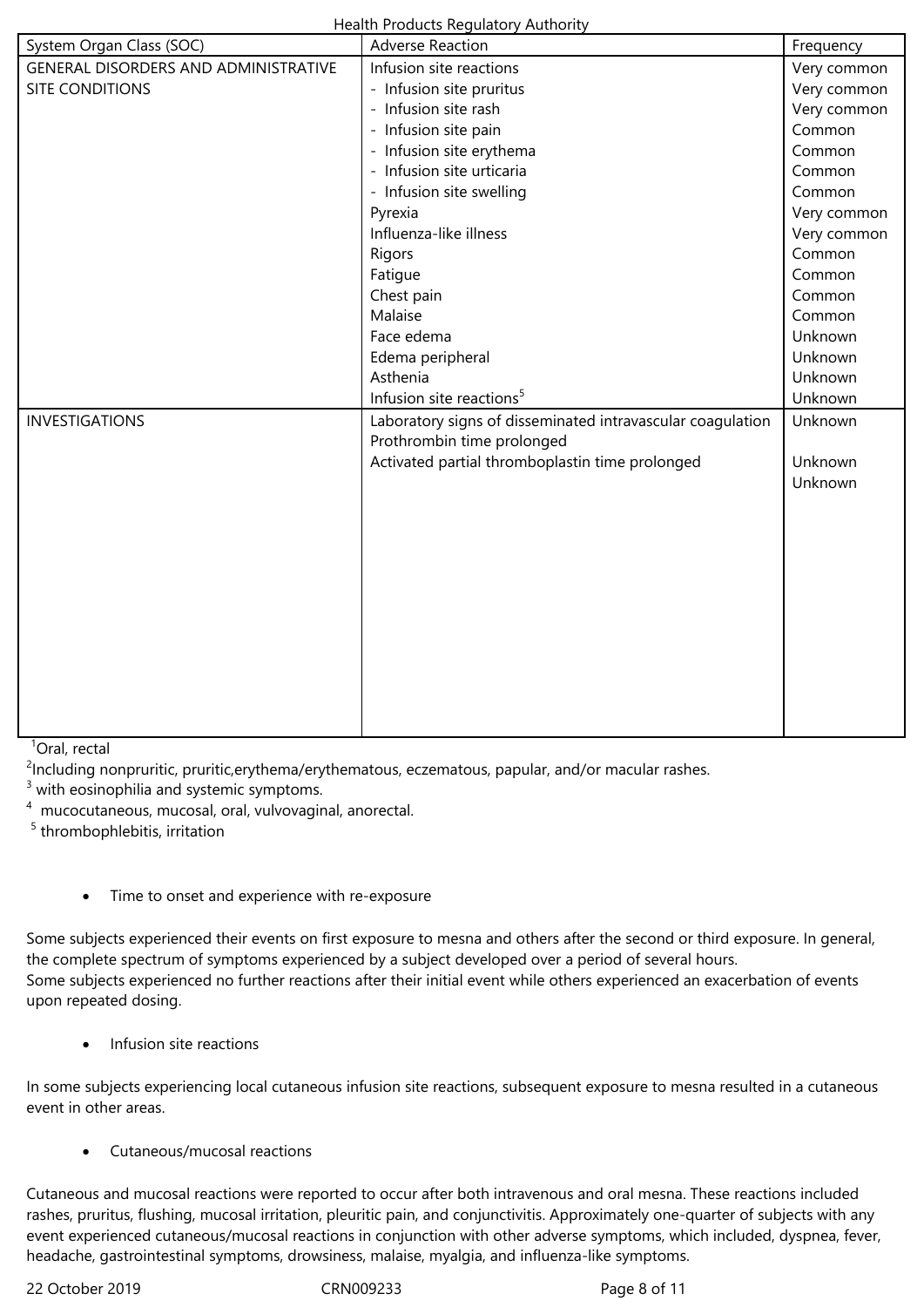Gastrointestinal reactions

Gastrointestinal reactions reported in healthy subjects included nausea, vomiting, diarrhea, abdominal pain/colic, epigastric pain/burning, constipation, and flatulence and were reported to occur after intravenous and oral mesna administration.

In-vivo effect on lymphocyte counts

In pharmacokinetics studies in healthy volunteers, administration of single doses of mesna was commonly associated with a rapid (within 24 hours) and in some cases marked decrease in lymphocyte count, which was generally reversible within 1 week of administration. Data from studies with repeated dosing over several days are insufficient to characterize the time course of lymphocyte count changes under such conditions.

• In-vivo effect on serum phosphorus levels

In pharmacokinetics studies in healthy volunteers, administration of mesna on single or multiple days was in some cases associated with moderate transient increases in serum phosphorus concentration.

These phenomena should be considered when interpreting laboratory results.

Reporting of suspected adverse reactions

Reporting suspected adverse reactions after authorisation of the medicinal product is important. It allows continued monitoring of the benefit/risk balance of the medicinal product. Healthcare professionals are asked to report any suspected adverse reactions via HPRA Pharmacovigilance, Earlsfort Terrace, IRL - Dublin 2; Tel: +353 1 6764971; Fax: +353 1 6762517; Website: www.hpra.ie; E-mail: medsafety@hpra.ie.

# **4.9 Overdose**

Reports of inadvertent overdose and observations from a high-dose tolerability study in healthy volunteers showed that, in adults, single doses in the range of approximately 4g to 7g of mesna can cause symptoms such as nausea, vomiting, abdominal pain/colic, diarrhoea, headache, fatigue, limb and joint pains, rash, flushing, hypotension, bradycardia, tachycardia, paresthesia, fever, and bronchospasm.

A markedly increased rate of nausea, vomiting and diarrhoea has also been found in oxazaphosphorine-treated patients receiving ≥ 80 mg mesna per kg per day intravenously compared with patients receiving lower doses or hydration treatment only.

A specific antidote to mesna is not known.

## **5 PHARMACOLOGICAL PROPERTIES**

## **5.1 Pharmacodynamic properties**

*Pharmacotherapeutic group:* detoxifying agent for antineoplastic treatment *ATC Code*: VO3AF01.

Mesna is an antidote, and offers the possibility of reliably preventing urotoxic side-effects associated with aggressive cancer chemotherapy using oxazaphosphorine cytostatics. Extensive and wide-ranging pharmacological and toxicological investigations have shown that mesna has no intrinsic pharmacodynamics and low toxicity. The pharmacological and toxicological inertness of mesna administered systemically and its excellent detoxifying effect in the efferent urinary tract and bladder, are due to the nature of its pharmacokinetics.

## **5.2 Pharmacokinetic properties**

Mesna, a free thiol, is easily and rapidly transformed by auto-oxidation into its only metabolite mesna-disulphide (dimesna). Dimesna remains in the intravascular compartment and is quickly transported to the kidneys.

In the epithelium of renal tubuli, dimesna is again reduced to the free thiol compound, which is then able to react chemically in the urine with toxic oxazaphosphorine metabolites.

Elimination (being almost exclusively renal) starts immediately after administration. Excretion is as the free thiol (mesna) in the first 4 hours after a single dose, and almost exclusively as the disulphide (dimesna) thereafter.

22 October 2019 CRN009233 Page 9 of 11 Renal elimination is almost complete after approximately 8 hours.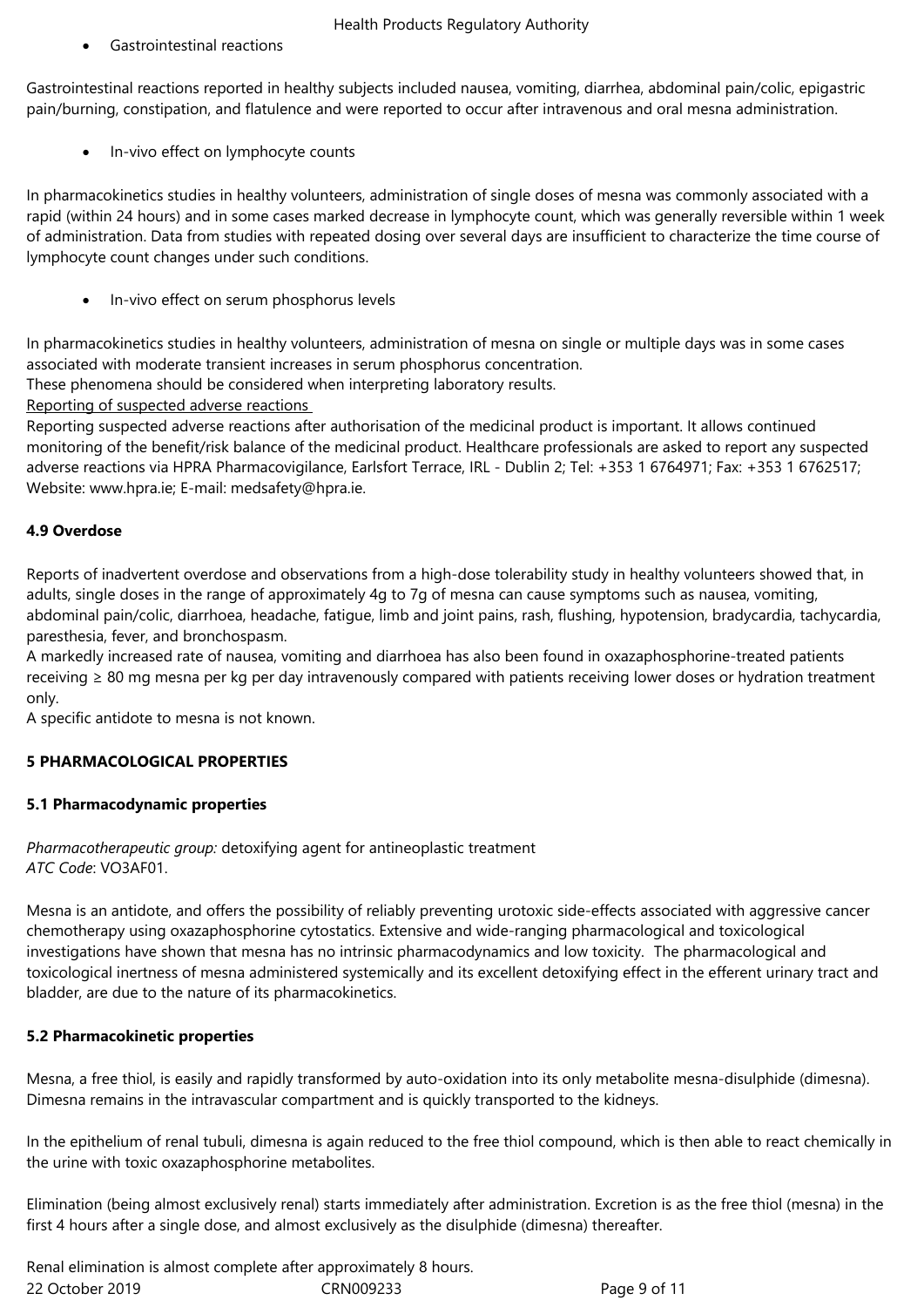Approximately 30% of an intravenous dose is bioavailable as free thiol (mesna) in the urine.

## **5.3 Preclinical safety data**

Nothing relevant.

## **6 PHARMACEUTICAL PARTICULARS**

#### **6.1 List of excipients**

Disodium edetate Sodium Hydrochloride Water for Injections

## **6.2 Incompatibilities**

Mesna is incompatible with platinum derivatives (e.g. Cisplatin Carboplatin and nitrogen mustard) and must not be mixed in the same infusion solution.

Mixing mesna and epirubicin leads to inactivation of epirubicin and should be avoided.

## **6.3 Shelf life**

Unopened: 5 years

Once opened, vials should be used immediately.

Chemical and physical in use stability have been demonstrated as follows:

Uromitexan is chemically compatible with 0.9% saline or 5.0% dextrose for 36 hours and in dextrose/saline for 24 hours at room temperature.

Uromitexan and ifosfamide are chemically compatible with:

- (i) 0.9% saline and dextrose/saline solution for one week at room temperature
- (ii) Water for Injections for one week under refrigeration
- (iii) 5% dextrose solution for 24 hours at room temperature
- (iv) 0.9% saline solution for 28 days at room temperature
- Uromitexan and cyclophosphamide are chemically compatible with:
- (i) 10% dextrose solution for 2 hours at room temperature
- Uromitexan does not contain a preservative.

Parenteral drug products should be inspected visually for particulate matter and discolouration prior to administration. Any solutions which are discoloured, hazy, or contain visible particulate matter should not be used.

From a microbiological point of view, the product should be used immediately. If not used immediately, in-use storage times and conditions prior to use are the responsibility of the user and would normally not be longer than 24hours (less when combined with cyclophosphamide in dextrose, see above) at 2 to 8°C unless dilution has taken place in controlled and validated aseptic conditions.

Uromitexan can also be stored in cola drinks or orange juice. Once opened and mixed for drinking, the mixture should be kept in the fridge in a sealed container for not more than 24 hours.

#### **6.4 Special precautions for storage**

Do not store above 30°C. Keep the container in the outer carton.

#### **6.5 Nature and contents of container**

15ml clear, type 1 glass ampoules in a folded cardboard box. Ampoules contain 4ml or 10ml of solution.

## **6.6 Special precautions for disposal of a used medicinal product or waste materials derived from such medicinal product and other handling of the product**